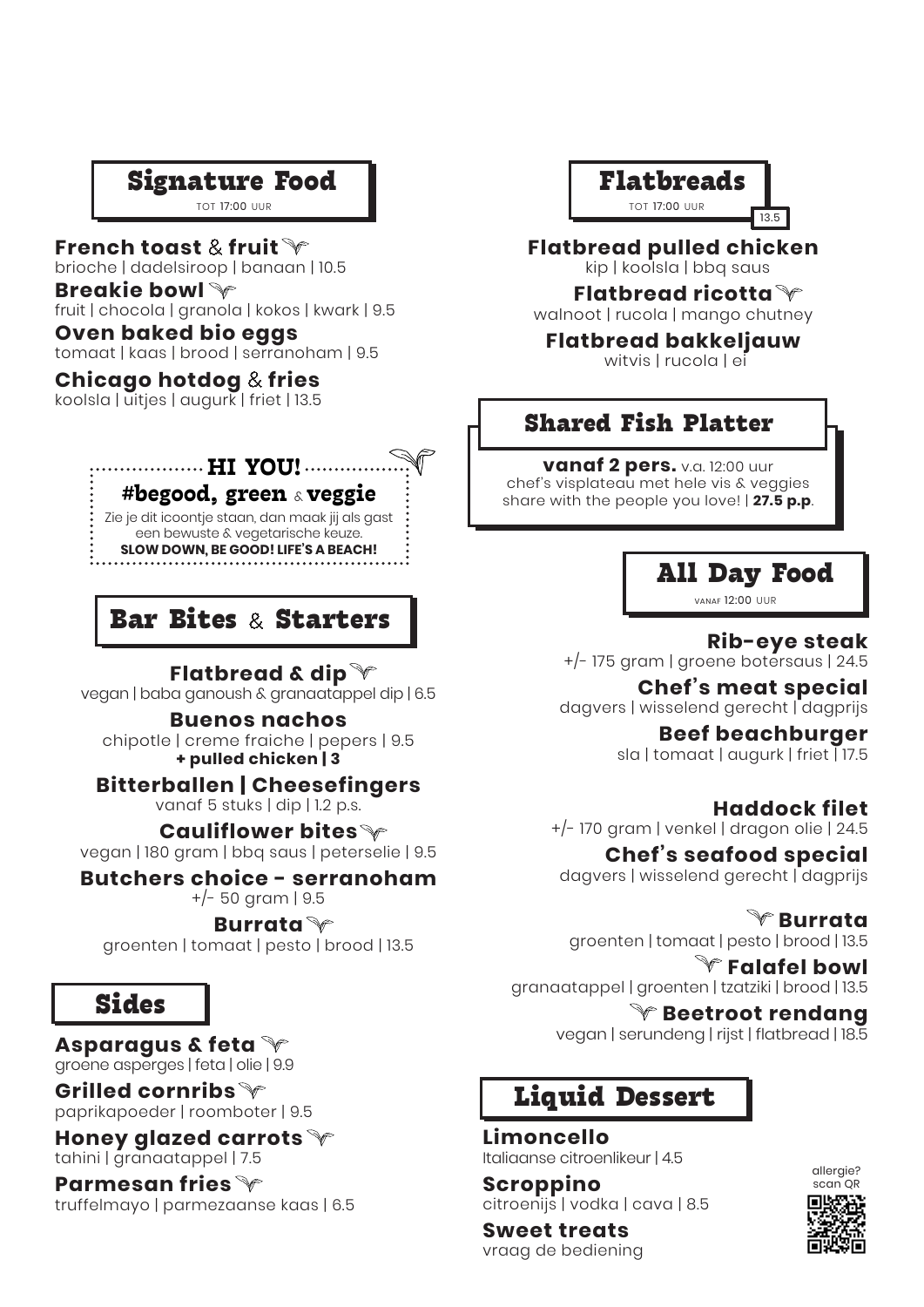## **Coffee and cakes**

| DARK ROASTED - 'UTZ CERTIFIED - LAURENTIS' COFFEE BEANS:                             |       |
|--------------------------------------------------------------------------------------|-------|
| coffee                                                                               | v.a.3 |
| coffee   espresso macchiato   doppio<br>latte macchiato   cappuccino   + oatmilk 0.5 |       |
| fresh tea<br>ginger   mint   orange & anise                                          | 3.5   |
| apple crumble                                                                        | 4.2   |
| creamy carrot cake                                                                   | 4.5   |
| Tony Chocolonely brownie                                                             | 4.5   |
| vegan red fruit pie                                                                  | 4.8   |
|                                                                                      |       |

Club Zand strives as much as possible to work with organic, fair trade and sustainable products SLOW DOWN, BE GOOD! Life's a BEACH! **Cood and organic** manager



| Butcha organic kombucha                          | 6.5            |
|--------------------------------------------------|----------------|
| organic 'Schulp' apple juice                     | 3.5            |
| San Pellegrino aranciata                         | 3.8            |
| still or sparkling soda                          | 3 5            |
| homemade lemonade<br>citrus mint   madame ginger | 3.8            |
| homemade ice tea                                 | 4              |
| <b>Fever Tree</b>                                | $\overline{4}$ |
| tonic   ginger ale   ginger beer                 |                |

## **Fresh shakes**

**banana shake** 5.5 banana | coconut | mango

**tropicana juice** 5.5 mango | pineapple | apple

**pumpkin spiced juice** 5.5 apple | cinnamon | pumpkin



**be green - try can beers** NOLO | Uiltje | Lowlander | Thornbridge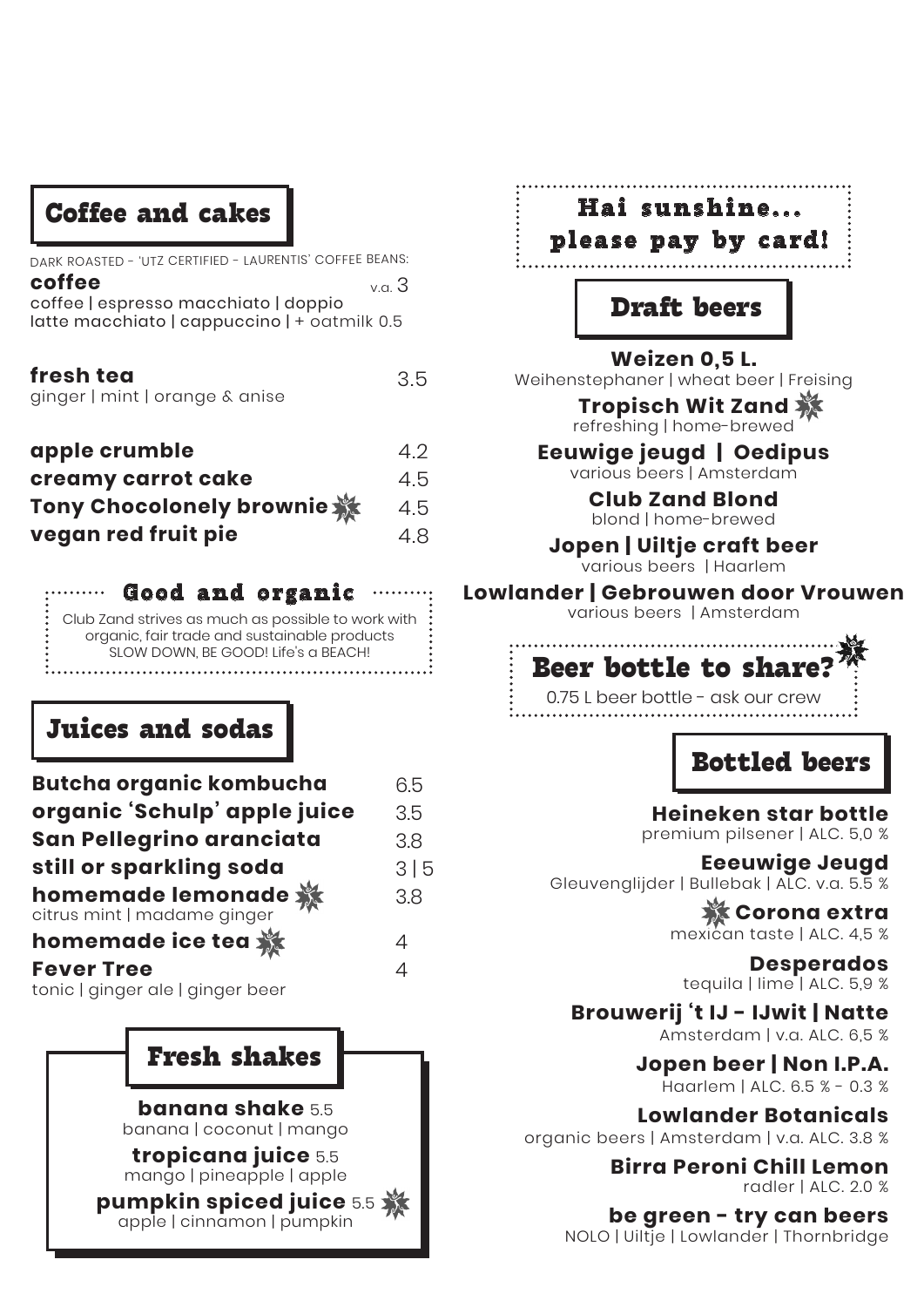# **Bottled Wines**

## **Gayda - Flying Solo**

France | Languedoc Grenache Blanc, Viognier | 26

#### **Trulli Ficheto Bianco**

Italy | Puglia Fiano, Malvasia Bianca, Sauvignon Blanc | 32.5

#### **Esk Valley**

New Zealand | Marlborough Sauvignon Blanc | 37.5

#### **Bellingham - Big Oak**

South Africa | Franschhoek Cabernet Sauvignon, Malbec, Shiraz | 26

#### **Luma**

Italy | Sicilia Nero d'Avola | 28

## **Cecilia Beretta Freeda Rose**

Italy | Veneto Carmenère, Corvina, Sauvignon Blanc | 31.5

#### **Pommery Silver**

France | Champagne Chardonnay, Pinot Meunier, Pinot Noir | 69.5



Spain | Sagunto Valencia Spaanse Sinaasappel | 28.5

................

vegan biologisch $\lambda$ 

..............